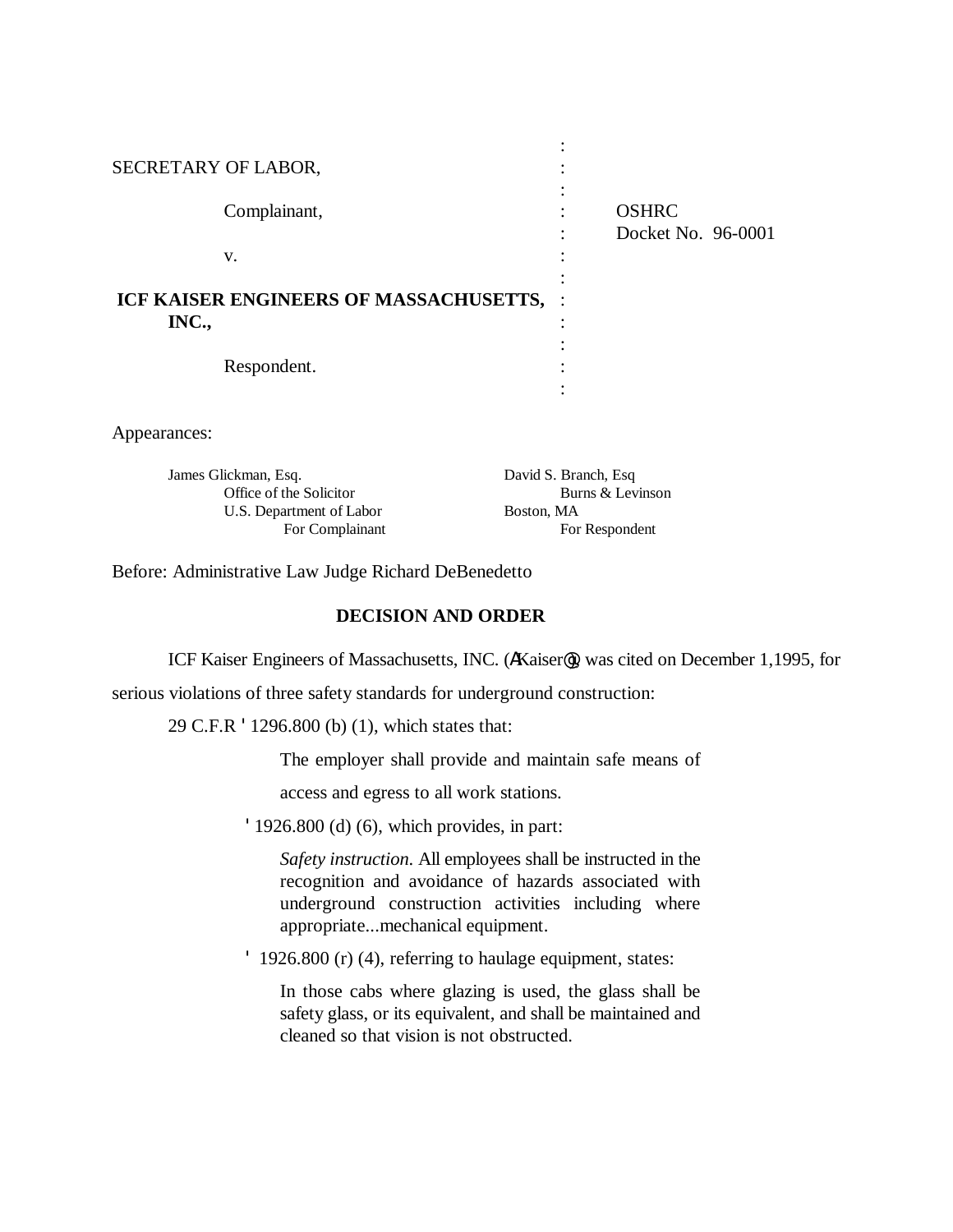All three standards have been applied in this case by the Secretary in connection with the underground transportation of workers by trains. OSHA's inspection, which resulted in the issuance of the citation, was actuated by an incident which occurred on June 23,1995, when a Kaiser employee, Richard White, sustained fatal injuries while attempting to enter a railcar.

Kaiser was engaged by the Massachusetts Water Resources Authority to provide construction management services for the Boston Harbor ProjectCDeer Island Related Facilities in July 1990. Among the construction services to be performed by Kaiser under the contract were Aday-to-day management of all construction activities relating to...resident engineer and inspection... project-wide safety program@ and Aday-to-day management@ of all quality assurance/quality control activities (Exh. C-16, p.2).

Although it subcontracted the construction management services responsibilities to Stone & Webster, INC. (AStone & Webster@), Kaiser still employed a few of its own personnel at the construction project, including a safety supervisor for the Boston Harbor project and two shift inspectors (or shift engineers), Richard White and Frank Verock. They, together with a number of others employed by Stone and Webster and another subcontractor, comprised a team of shift inspectors whose primary responsibility was monitoring the construction contract specifications. They were also expected to keep a sharp eye out for any safety or health problems they might encounter during the course of their rounds and, where possible, have the problems immediately corrected by the responsible party. All shift inspectors reported to Stone and Webster's field engineer who in turn reported to the resident engineer, Stone and Webster's chief supervisor at the tunnel project (Tr. 485, 497-500).

The general contractor, Kewit, Atkinson & Kenny, a Joint Venture (AKAK@), was responsible for digging the tunnel and installing and operating the underground rail system, the subject of the three citation items (Tr.15). Under its construction contract, KAK was Aresponsible for initiating, maintaining and supervising all safety precautions and programs related to safety@ at the tunnel project (Exh. R-7, 00700-33,&6.19).

At the time of the OSHA inspection in June 1995, the tunnel, which had been excavated from a vertical shaft located on Deer Island, extended eastward under Massachusetts Bay for a distance of about nine miles. KAK's underground rail system was used to transport material and all personnel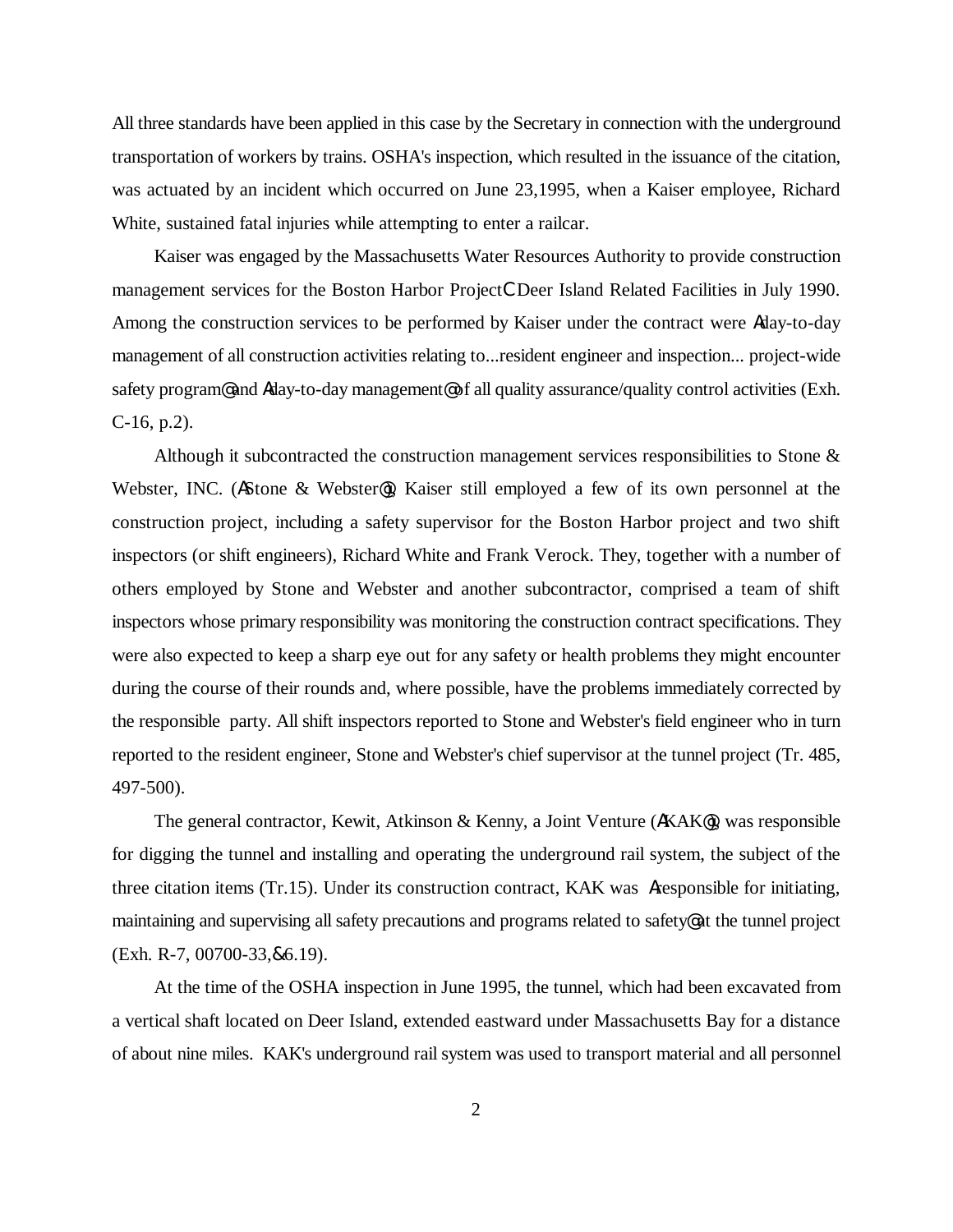to and from work areas. The rail system consisted of locomotives which pulled the cars for carrying materials and the Amantrip@ cars which transported the personnel. Each mantrip has four seating compartments with space for six persons in each compartment. The compartments have doorless entrances on both sides. There are safety bars installed at the open sides of the mantrips, which are moved down from their vertical position by the occupants as a barrier during rail movement (Tr. 30, 110, 200, 202, 241; Exh. R-8)

The locomotives are operated by KAK's personnel with an operator and a brakeman assigned to each locomotive. Operating practices required the operator to sound the horn as a warning before the locomotive moved forward or backward. According to the Secretary's own witness, Richard Finn, a brakeman who worked on the night of the fatal accident, a standard signal system was established for directing the operator to move in either direction or to stop the movement of the locomotive. All brakemen are equipped with a flashlight and a whistle for use in signaling the operator. Finn's testimony was corroborated by several other witnesses called by the Secretary, including William Reid, KAK's third-shift foreman of the tunnel workers or Aminers@; Daniel Travers and Mark Giordani, employed by KAK as miners at the tunnel project, both testified that they were instructed by their employer not to get on or off a moving car (Tr. 68-72,89,91,98,122,127-28,132, 179-80, 261-62).

The Secretary claims, in substance, that given the physically restricted environment associated with the underground construction work which was being performed in the instant case, Kaiser should have recognized and arranged to have implemented a system for directly controlling the workers specifically for boarding and exiting the mantrip cars. Secretary's brief at 24-25. It is undisputed that there was no such system in place at the tunnel project.

The Secretary's attention was focused on the issue as a result of the of the fatal accident that occurred on June 23, 1995, when the third (or graveyard) shift was about to replace the second shift at the Aheading@, the outermost point of the tunnel where the tunnel boring machine is operated. Before reaching the heading, each shift begins the journey by entering the shaft located on Deer Island; an elevator-type hoist lowers the personnel into the tunnel. They then board the mantrip cars to be transported to their work areas. The train travels at a speed of no more than 12 miles per hour (Tr. 38).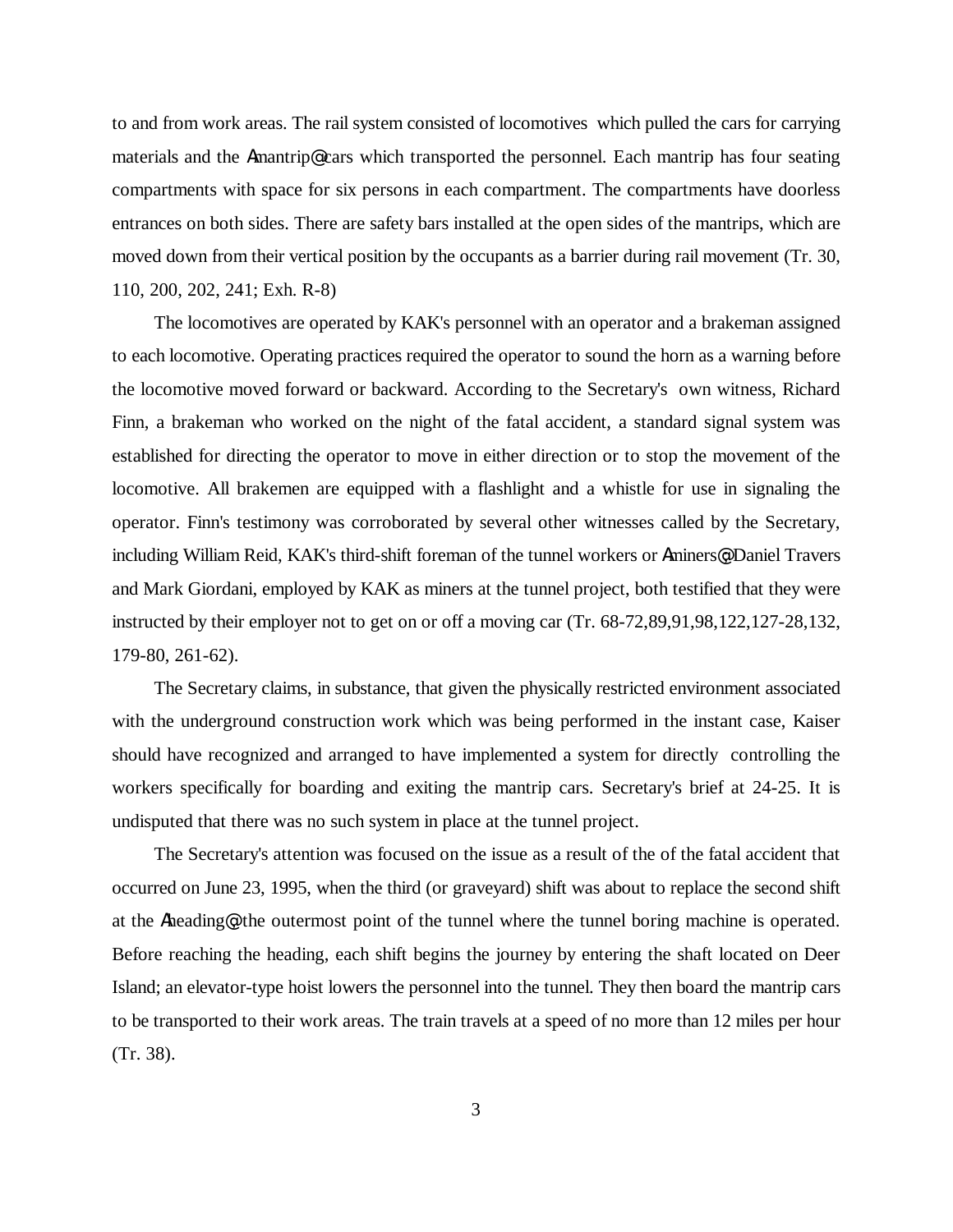The tunnel is equipped with a single track extending from the shaft to the Atrailing gear<sup>o</sup> a twolevel skeletal steel structure that extends some 400 feet from the heading. Just before entering the trailing gear, the locomotive must pass a switching point where the single track diverges into two parallel tracks. The trailing gear has two levels: the upper deck contains both a muck-removal conveyor system and, apparently, a ventilation system. The lower level frames the two tracks (Tr. 35- 38, Exh. C-10).

At the time of the June 23,1995, incident, the personnel of the incoming and the outgoing shifts converged at the trailing gear, the outgoing shift standing by to board the mantrip cars as the incoming shift got out. During this change of shifts, the incoming train drawn by locomotive number one occupied one track while locomotive number two was parked on the second track ready to move behind and be coupled with the last incoming mantrip car on the first track, thus forming the train that would take the outgoing shift to the shaft station where they would be hoisted out of the tunnel. This was the daily routine when shifts changed at the heading.

The Secretary called six witnesses, all of whom were employed by the general contractor KAK at the time, who gave eyewitness accounts of the events that led to the death of Richard White, Kaiser's shift inspector/engineer. All of the Secretary's witnesses except Howard Neal, the brakeman for the incoming locomotive one, gave essentially consistent testimony as to what occurred. Daniel Travers, one of the miners on the second shift, was standing by the train waiting for a ride to the hoisting shaft. The train had come to a full stop, and after everyone on the incoming third shift left the mantrip car, he was just about to enter when he noticed Richard White was also in the process of entering the same car through the opposite opening of the compartment; suddenly and unexpectedly, the train moved forward without any warning, pinning White between the car and a steel beam of the trailing gear (Tr. 52-58, 103-04). Another miner, Mark Giordani, and a boring machine mechanic, David Moeller, also testified to the fact that the incoming train had moved forward unexpectedly and without warning after having come to a full and what they thought was the final stop at the trailing gear (Tr. 111-12, 143).

Richard Finn, the brakeman of locomotive two at the time of the accident, testified that after the incoming train carrying the third shift had entered the trailing gear on the right-side track, he directed locomotive two on the left track into position for coupling with the last mantrip car of the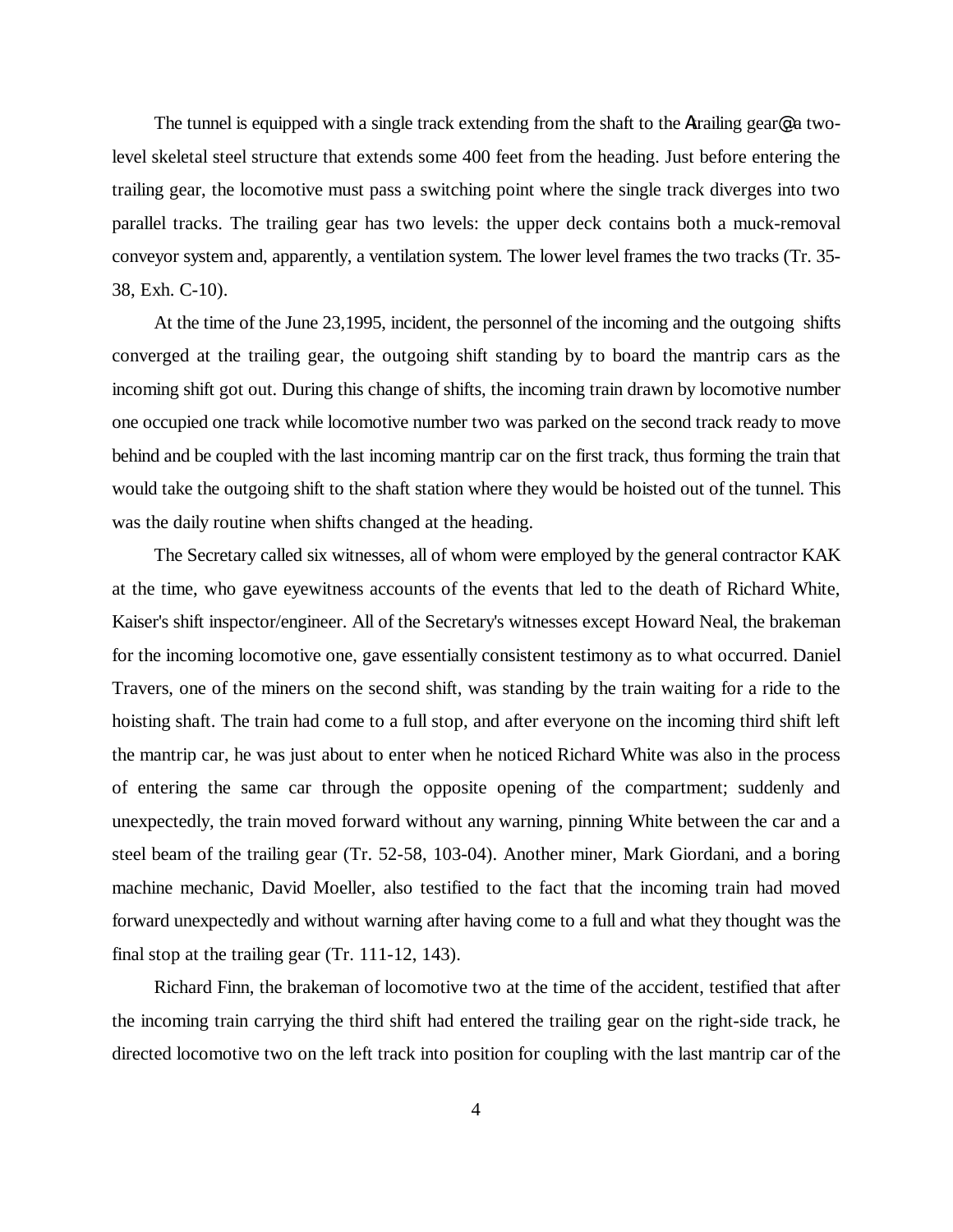incoming train. He testified that he was standing adjacent to the back of the last mantrip car with his hand resting against the car while he motioned locomotive two slowly forward, but just before the couplings were to be joined, the mantrip drawn by locomotive one moved forward about two feet. The movement, which was totally unexpected and without any warning, almost caused him to lose his balance (Tr. 251-56). It was this movement of the train that caused Richard White's fatal injuries.

Finn had worked as a brakeman for about 2 2 years at the tunnel project. He testified that it was the first time he had experienced the sudden and unexpected movement of a train after it had come to a full stop at the trailing gear during a change of shifts. He stated that the procedures in handling the locomotives and cars during the shift change were routine; the locomotive's horn is sounded in the same manner as the brakemen's whistle, one warning sound for stop, two for moving forward and three for backing up. The brakeman is the last person to board the train, at which point the brakeman sounds the whistle, then the locomotive operator sounds the horn an equal amount of times before the train moves. On cross-examination, he testified that when workers were changing shifts at the heading, the process of leaving and entering the mantrip cars was done in a fairly orderly manner (Tr. 262-64, 270).

William Reid, KAK's third-shift foreman, testified that he was riding in the last mantrip car on the incoming train as it came to a full stop at the trailing gear. He remained in the car while locomotive two was being moved from the other track to couple up with the rear of the car in which he was sitting. Before the coupling was accomplished, his train moved forward Acompletely unexpected,@which was immediately followed by the loud cry of Richard White (Tr. 168-69).

Reid also testified that there had been occasions in the past, perhaps once a month, when there was a need to move the incoming train forward after coming to a full stop on track one at the trailing gear in order to allow the outgoing locomotive some additional space to move from the second track to the first where the last car stands to be coupled with the outgoing locomotiveC just as it happened at the time of the fatal accident; but on those prior occasions a horn was sounded before the train was moved. Until the June 23 accident, he did not consider their procedures to be hazardous (Tr. 182-83).

The Secretary argues, in substance, that the way the boarding and exiting of the mantrip cars was conducted during the shift changes at the trailing gear was extremely hazardous, which Kaiser should have recognized in view of the Acongested and chaotic circumstances@ that existed. The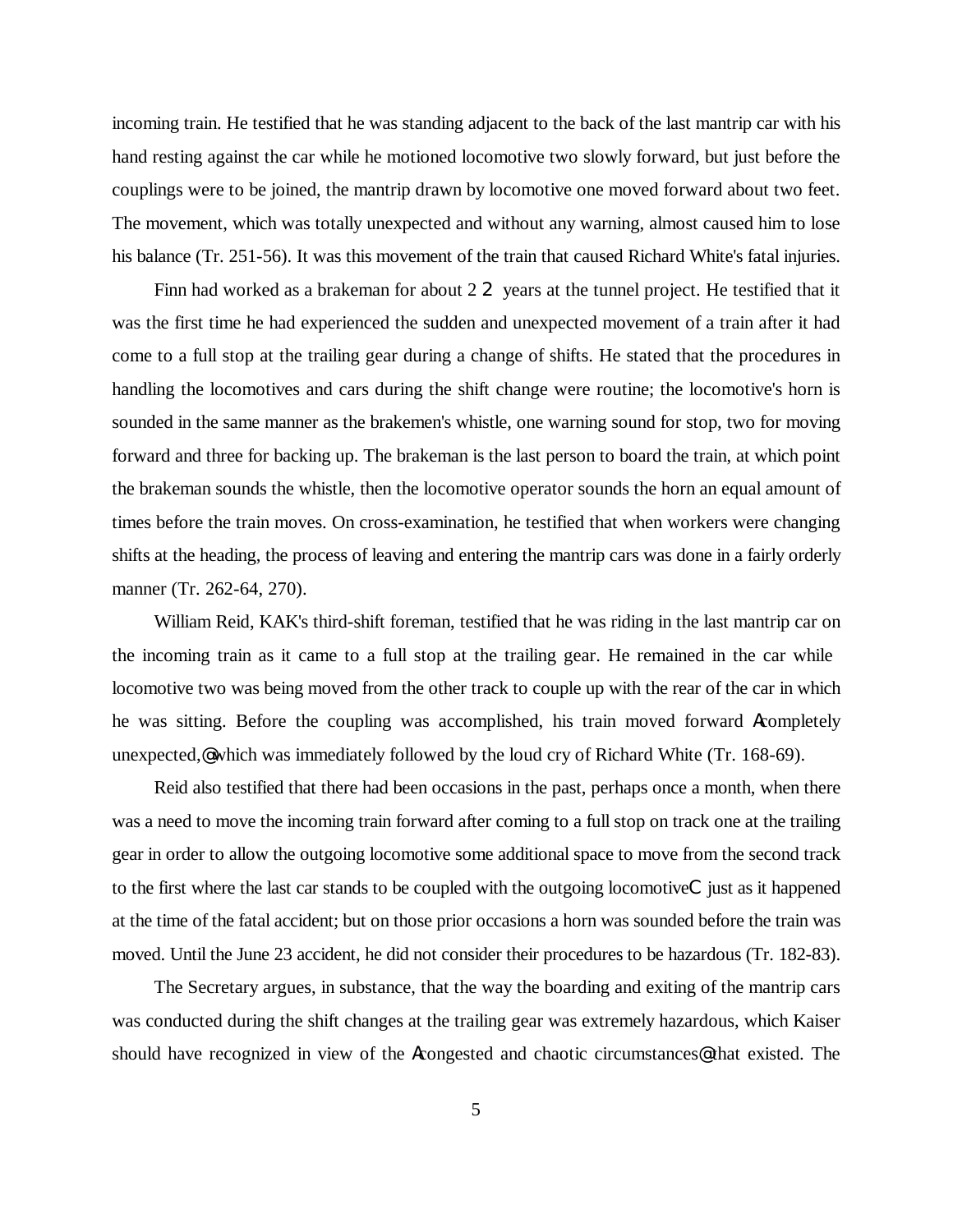Secretary claims that the Aaccident was not the result of any employee's failure to follow some procedure since no worker was waiting for any procedure. In the moments before the accident, horns on *both* [locomotives] were not blown before either moved, in any event.@ Secretary's brief at 17, 23.

The broadly worded safe access/egress standard does not expressly assign the employer responsibility for implementing a system for directly controlling the workers when entering and exiting the mantrip cars. During the rulemaking stages of drafting the proposed revisions to the tunneling regulations, the Secretary published a statement on August 5, 1983, expressing OSHA's intention of using, when possible, performance-oriented language in lieu of specification language for the purpose of allowing employers flexibility in complying with the standards:

Summary and Explanation of the Proposal

It is clear from the above discussion that during the past ten years the accident and injury toll in underground construction has continued to mount. To attempt to reduce this toll, this proposal focuses on the principle hazards of underground work and eliminates provisions of the current standards which OSHA believes to be either redundant or unnecessary for employee safety. It has also been written in straightforward, performance-based language, when possible, in order to provide flexibility and to encourage voluntary compliance by employers and employees...

\* \* \*

Paragraph (b) -- Access and egress. In paragraph (b) (1), the existing tunnel standard's provision (1926.800 (a) (2)) concerning safe access to the worksite has been clarified to include the word Aegress@ as well as Aaccess@....Safe means of access and egress from the site might include wooden steps leading down to a below-ground-level portal entry, a personnel hoist in a completed shaft, or a ladder meeting the requirements of Subpart L in a shaft under construction. An example of an unsafe means of access would be a tunnel bore without a walkway free of slipping and tripping hazards.

As proposed, the requirement would apply both to means of access to the underground worksite itself and to work stations within the tunnel or shaft. Employees must be able to move to and from their work stations without being subject to hazards which may injure them. Safe means of access and egress to a work station in the underground construction site could include a walkway suspended from the ribs of the tunnel and running along the inside of the bore from the portal to the heading, planks laid on the floor of the tunnel between the entrance and the face, or steps leading to a workstation on the deck of the drill jumbo. Passageways used by employees to walk to and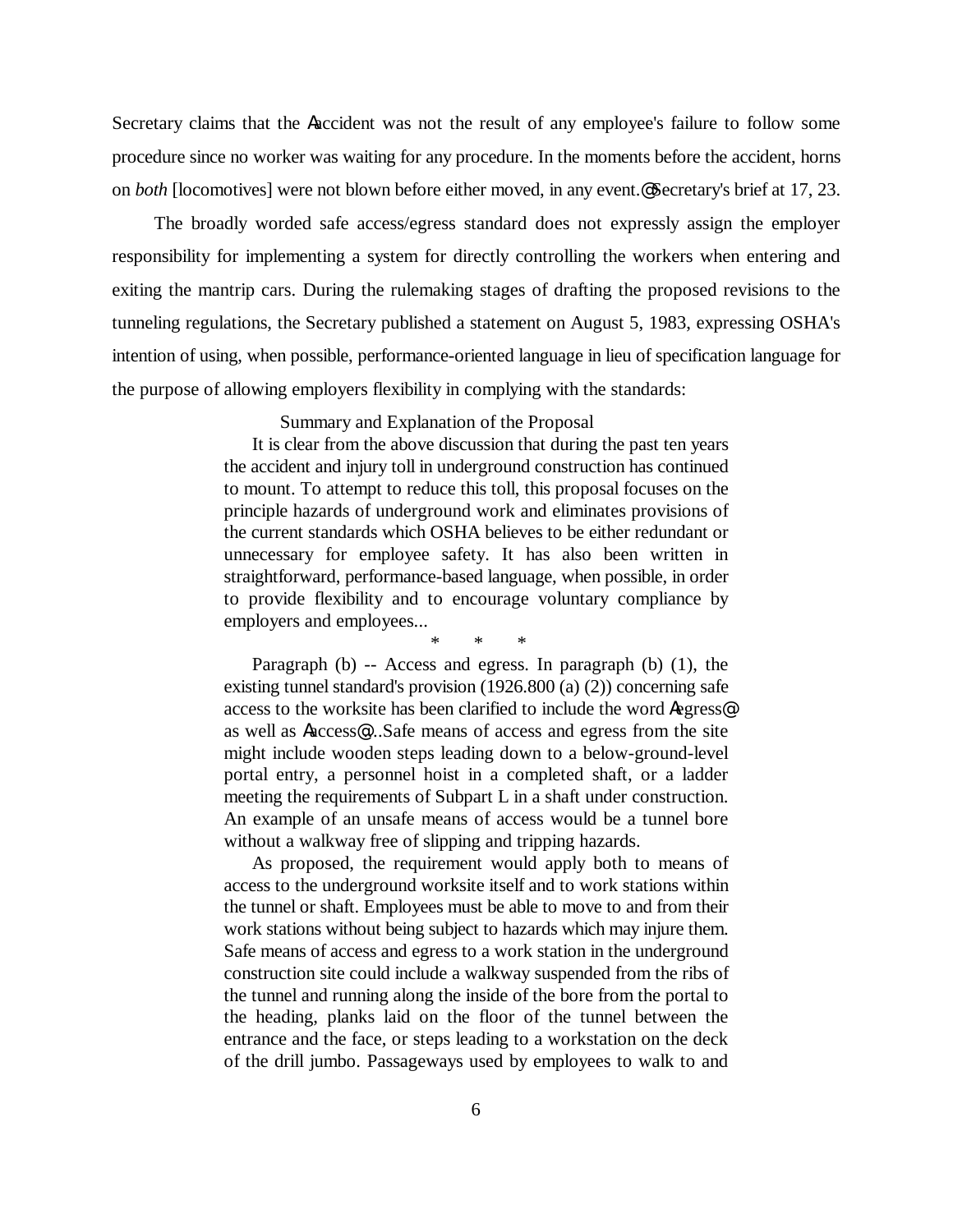from their work stations would be required to be maintained free of hazardous obstructions, stored materials, potholes, and protruding material. The rail system for cars transporting employees or material would also have to be properly maintained to prevent employees from being run over, hit, dumped or crushed by uncouplings, derailments, track separations, and other rail system accidents. Such precautions are essential to employee safety underground because both the space limitations and the working conditions (poor light, excessive wetness, slippery equipment surfaces) typical of tunnel and shaft construction make the hazards of slipping, tripping and falling -- that are common to all means of access and egress -- even more hazardous. The ANSI, Michigan and California standards all contain provisions addressed to these access and egress hazards (Section 4.3, Rule 408.41462, and Section 8490, respectively).

Whereas OSHA is proposing this general safe means of access provision written in performance language, other regulatory bodies or consensus groups are more specific. In addition to the general safe means of access provision in 4.3, ANSI 4.10 and 4.11 specifically require stairways or ladders where possible. Michigan specifies, in Rule 408.41462, a walkway when rail track is used. OSHA solicits comments on the adequacy of its proposed performance language. Should OSHA include some of the more specific provisions? If so, which ones and why?

Provisions to protect employees from being hit by moving haulage equipment would be required by new paragraph (b)  $(2)$ .<sup>1</sup> There have been several deaths and a number of injuries during the past ten years due to employees being struck by haulage equipment or railcars striking objects. (Ex. 12:11, 21, 32, and 33.) One method of compliance with the proposal could be the use of refuge stations at reasonable intervals along the tunnel (roughly every 200 feet (60.96 m)). Where the narrowness of the bore precludes the use of a plankway suspended from the ribs of the tunnel, or when the nature of the earth being excavated (e.g., solid rock) would make refuge stations prohibitively costly, the employer may implement a work practice to protect employees walking or working in the vicinity of haulage cars. For example, trains could be stopped while employees pass alongside, or the train could remain still until employees have exited the passage. The employer could also require employees to be transported between the entrance and the face (walking would be prohibited). 48 Fed. Reg. LEXIS at \*10, 13-14.

 $\overline{a}$ 

<sup>1</sup> Paragraph (b) (2) of '1926.800 reads:

The employer shall provide access and egress in such a manner that employees are protected from being struck by excavators, haulage machines, trains and other mobile equipment.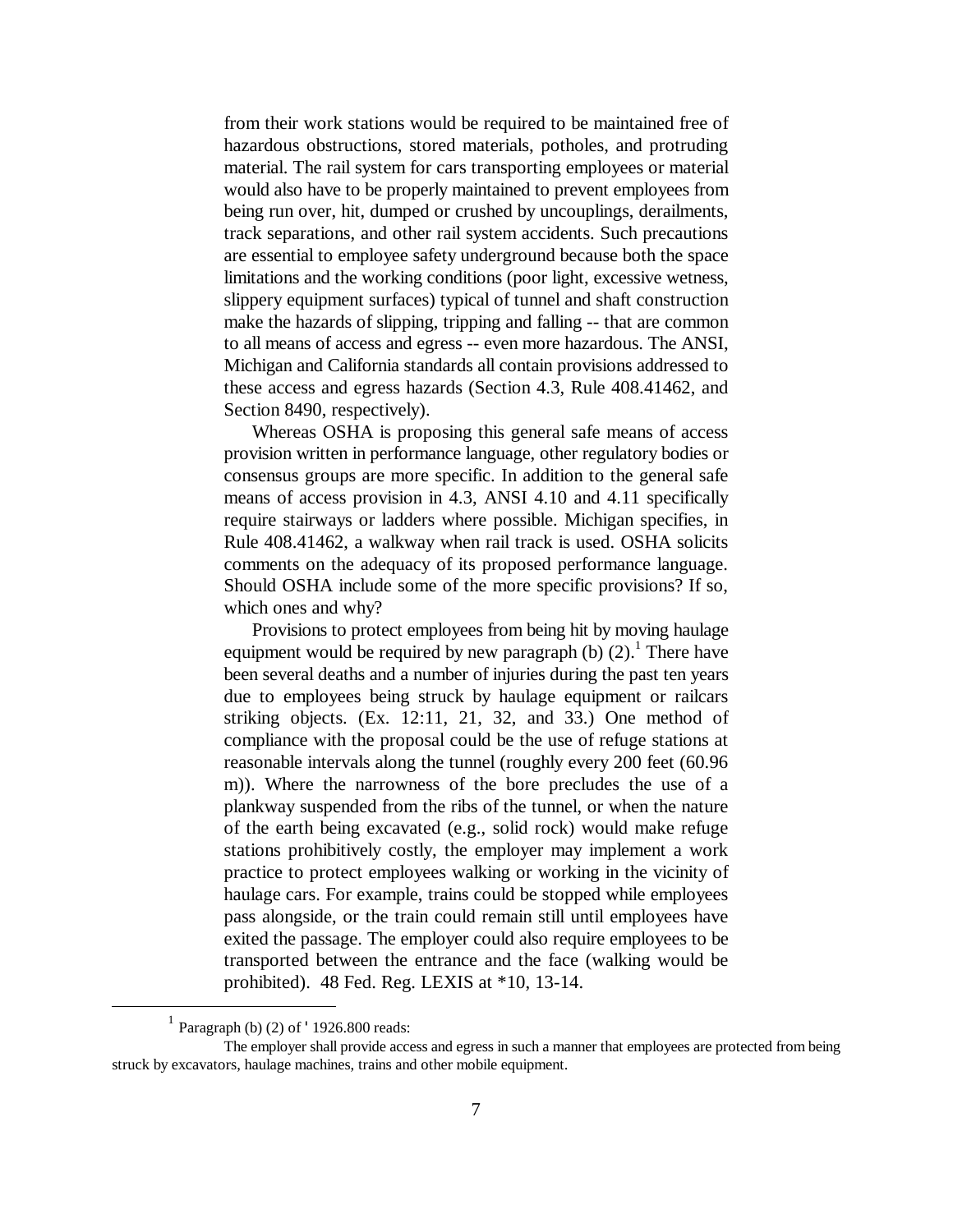The ANSI standard mentioned by the Secretary refers to American National Standards Institute, Safety requirements for Construction of Tunnels, Shafts, and Caissons, ANSI A10.16-1981. 48 Fed. Reg. LEXIS at \*4. The ANSI standard is a Anational consensus standard@ as that term is defined by section 3 (9) of the OSH Act, 29 U.S.C. '652 (9), which reads in part as follows:

> The term Anational consensus standard@ means any occupational and health standard or modification thereof which (1) has been adopted and promulgated by a nationally recognized standardsproducing organization under procedures whereby it can be determined by the Secretary that persons interested and affected by the scope or provisions of the standard have reached substantial agreement on its adoption, (2) was formulated in a manner which afforded an opportunity for diverse views to be considered.

Section 4.3 of the ANSI standard, which addresses safe access to the worksite, reads as follows:

> Access. A safe means of access to all work areas shall be provided and maintained. Whenever practical, two means of access should be provided.

Both the OSHA standard and the ANSI standard address the safety of personnel in connection with the underground use of trains. The safety requirements are listed under the subtitle AHaulage@ by OSHA, '1926.800 (r), and AHaulage System@ by ANSI, section 9. OSHA's paragraph (r) (3) (i) reads

as follows:

Power mobile haulage equipment, including trains, shall have audible warning devices to warn employees to stay clear. The operator shall sound the warning device before moving the equipment and whenever necessary during travel.

Paragraph  $(r)$  (6) (ii) reads in part:

No employee shall ride haulage equipment unless it is equipped with seating for each passenger and protects passengers from being struck, crushed, or caught between other equipment or surfaces. ...

These are the only specific duty rules contained under OSHA's haulage requirements that are relevant to the case at hand. In marked contrast to these OSHA requirements, the ANSI rules require not only audible warning devices and passenger seats, but the cars used for the transportation of workers must be provided with Aclosed sides.@ ANSI Section 9.5.1. Presumably passenger trains with closed sides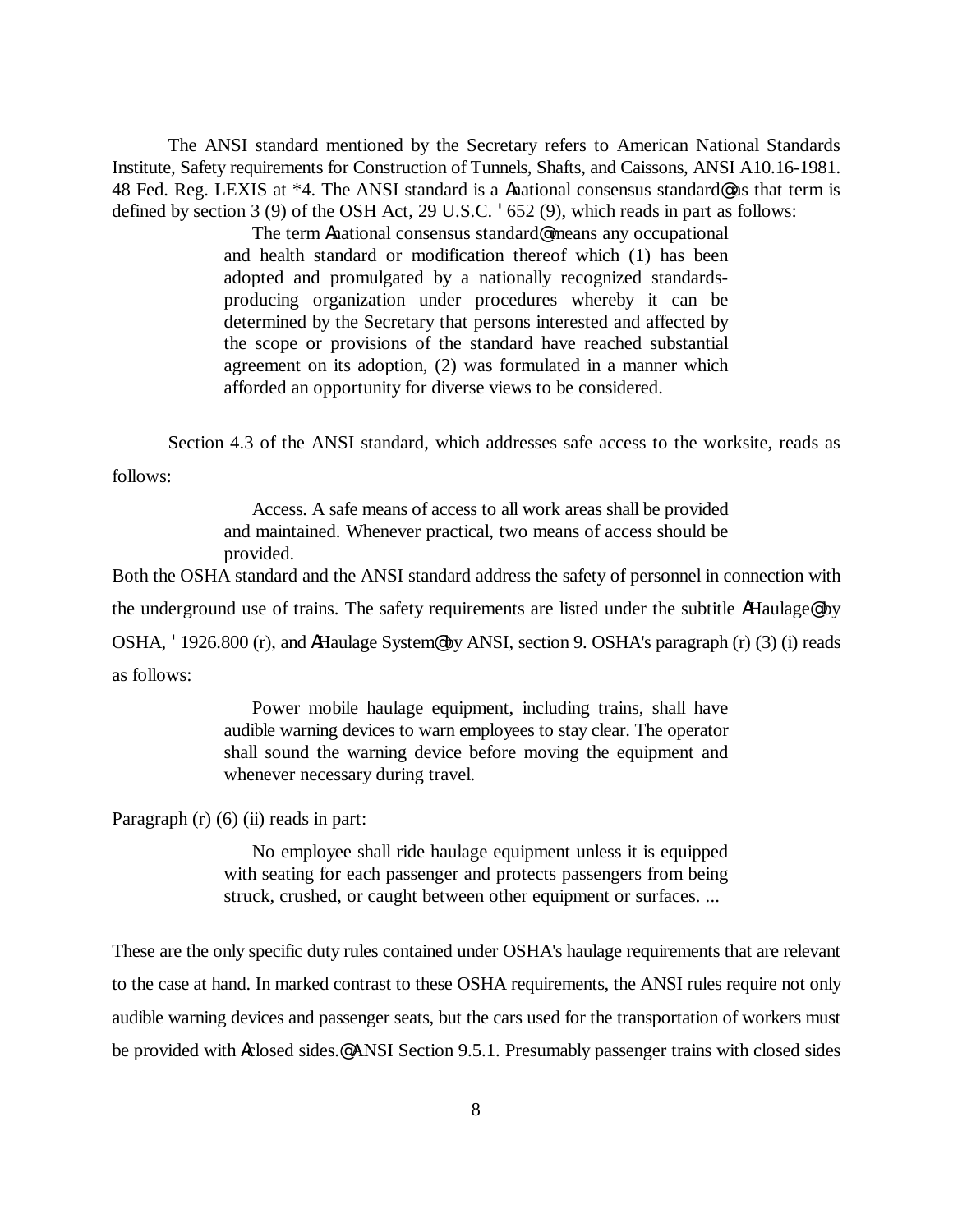would provide a ready means of directly controlling the workers boarding and exiting the cars, a safety condition which the Secretary claims should have been present in one form or another in this case. Secretary's brief at 24-25.

To endorse the Secretary's application of the general safe access/egress regulation in this case would be an exercise in blind obeisance and would infuse a measure of incoherentness into the network of OSHA's interconnecting rules. The above-quoted comments made by the Secretary at the time the proposed rule was published as well as the language and the structural framework of the rule clearly demonstrate that the Secretary did not intend the general safe access/egress regulation to apply to getting on or off mantrip cars.

The series of OSHA regulations at  $\text{1926.800}$  (b) (1), (b) (2), and (b) (3) are conspicuously interrelated:

> (b) *Access and egress.* (1) The employer shall provide and maintain safe means of access and egress to all work stations.

> (2) The employer shall provide access and egress in such a manner that employees are protected from being struck by excavators, haulage machines, trains and other mobile equipment.

> (3) *The employer shall control access to all openings to prevent unauthorized entry underground*. Unused chutes, manways, or other openings shall be tightly covered, bulkheaded, or fenced off, and shall be posted with warning signs indicating AKeep Out@ or similar language. Completed or unused sections of the underground facility shall be barricaded. (Emphasis added.)

It is noteworthy that the OSHA (b) (3) regulation expressly states that the employer Ashall control access@ to all underground openings. It is also significant to note that the Secretary decided not to adopt the ANSI section 9.5.1 standard requiring personnel cars be equipped with closed sides, which would have provided a means of controlling access to and egress from the carsCthe point of contention in this case. Instead, the Secretary opted for the haulage equipment requirement of '1926.800 (r) (6) (ii) which, while specific and not subject to doubt about seating, is vague and uncertain as to the equipment specification that would protect passengers from being struck or caught between equipment or surfaces:

> No employee shall ride haulage equipment unless it is equipped with seating for each passenger and protects passengers from being struck, crushed, or caught between other equipment or surfaces. ...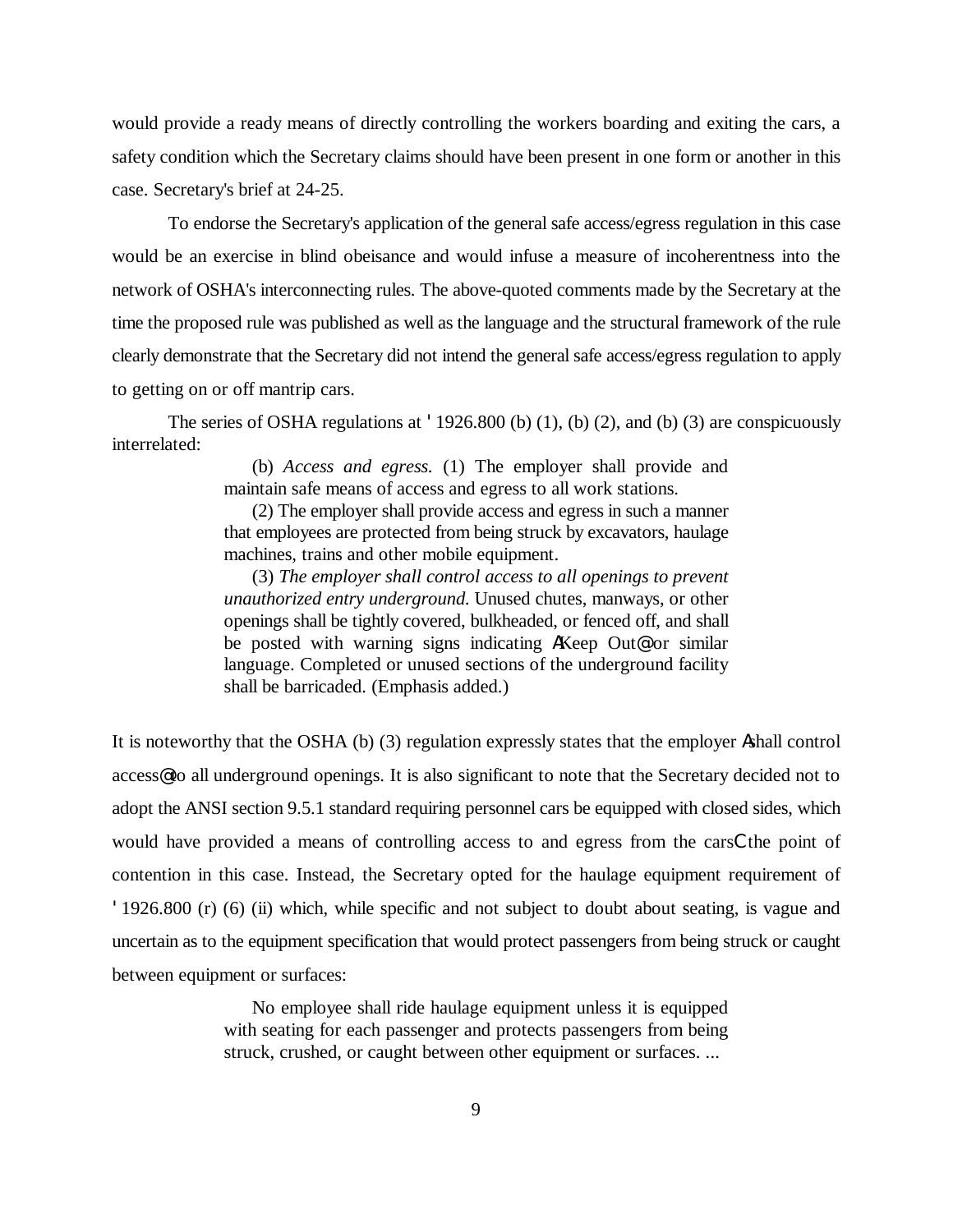When viewing the '1926.800 construction standard as a whole and considering all of its relevant parts, the one sensible and consistent meaning of the (b) (1) general safe access/egress rule is that it applies to protecting workers as they enter and leave the tunnel and as they walk and/or work in the tunnel in proximity to mobile equipment, including trains; the (b) (1) rule has no application to the activity of entering and leaving railcars.

Even if we were to hold that the Secretary's application of the general access/egress regulation is valid, the citation could not be sustained. Inherent in a general standard is the test of whether or not a reasonable person would have recognized the hazard and the need for protective measures. *Cape & Vineyard Division v. OSHRC*, 512 F. 2d 1148, 1152 (1st Cir.1975). If an employer is shown to have actual knowledge that a practice is hazardous, the test is satisfied. *Id*. at 1152.

The Secretary's case leans heavily on three major factors. First is the November 8, 1994, shift report recorded by the fatally injured Richard White. Mr. White noted that he had encountered a Asafety problem@ at the heading when the mantrip car was stopped at the trailing gear to discharge the relieving crew. As he started to step off the car, Athe mantrip moved very quickly@ and he barely escaped injury. He noted that it was Amandatory that prior to the brakeman moving the mantrip that he checks and insures that all have dismounted or he tells the passengers to remain seated.@ He also noted that he took the matter up with the brakeman, the Ashifter in charge@ (crew foreman), and the Aswing shift walking boss@ (supervisor) (Exh. C-12).

The second major factor is the testimony of Howard Neal, who was employed by general contractor KAK as the brakeman of locomotive number one at the time of the June 23 fatal accident. Neal testified that as the train entered the trailing gear with the incoming third shift, his locomotive was approaching close to a material railcar parked just ahead on the same track. He got out of the locomotive cab in order to Akick@ the coupling device on the end of the railcar to prevent it from connecting up with the locomotive; he then directed the locomotive operator by hand signals to Aproceed in.@ He paid no attention to the mantrip cars during this activity, and no warning signals were sounded. Neal claimed that the locomotive never stopped at any time upon entering the trailing gear until the screams of Mr. White were heard: A[the locomotive] was moving all the time as we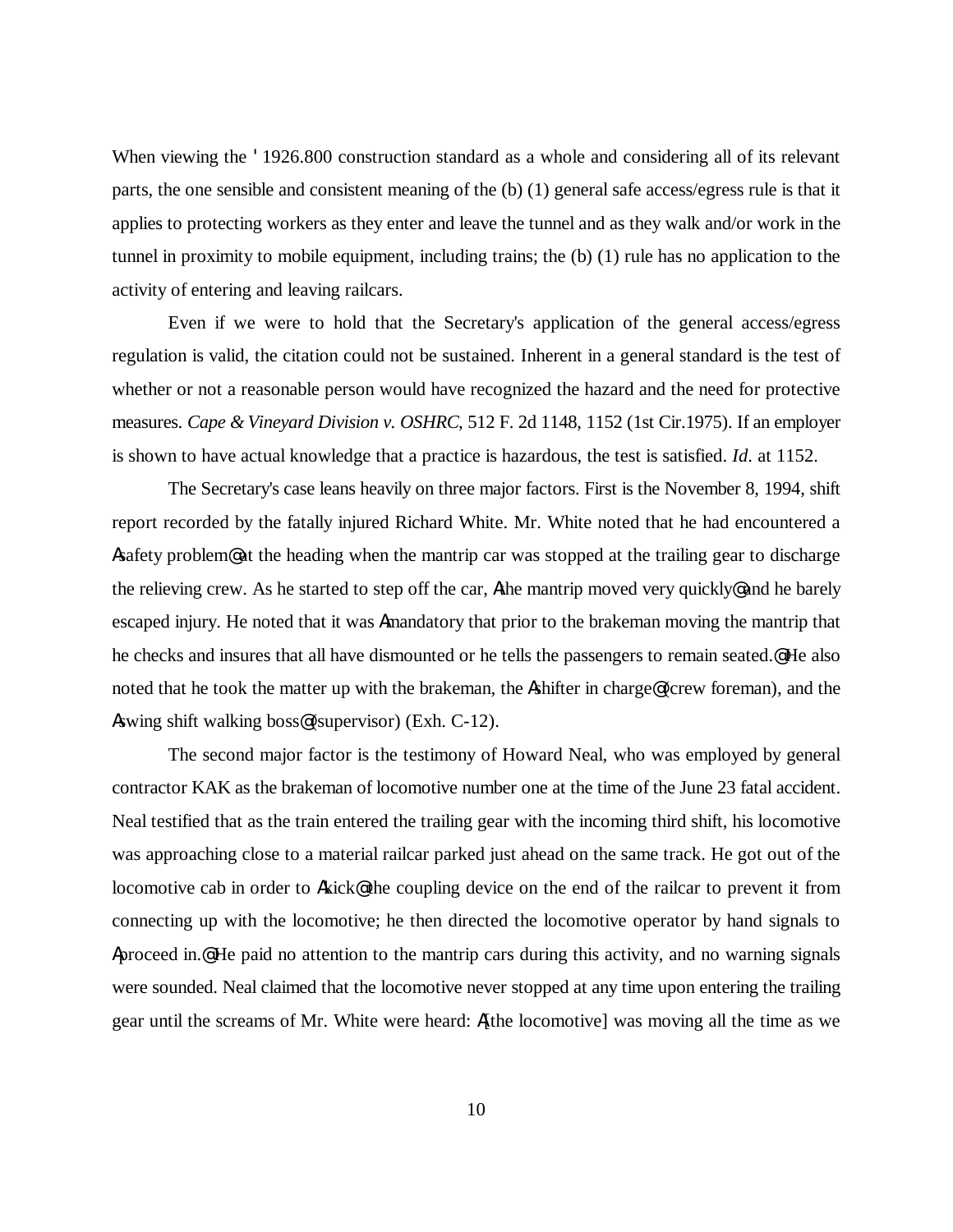came into the trailing gear. And I just motioned him in, to keep coming@ (Tr. 206-08). When asked on direct examination to describe the routine when shifts changed at the heading, he stated (Tr. 209):

> A Well, it was sort of like a madhouse, you know. I guess they're all ready to get out of there, and they just pile on at one time. Before the men get off the mantrip, sometimes, they're on there. That's the way they was [sic] changing.

The third major factor concerns Daniel Travers' testimony that at some unspecified time before the June 23 accident he had experienced an incident when he was getting out of a mantrip car; the train moved unexpectedly while he had just cleared his body through the steel beams of the trailing gear (Tr. 74-75). Travers also described the activities at the heading during the change in shifts as Achaotic@ (Tr. 56).

None of these three pieces of the evidence gives sustenance to the Secretary's case. That White took special notice of the Asafety problem@ of the unexpected movement of the personnel train without prior warning during the shift change, directly contradicts the Secretary's allegation that Kaiser's A[e]mployees were not instructed in the recognition and avoidance of hazards associated with underground construction activities including mechanical equipment, $\mathcal Q$  as set out in item 2 of the citation. The Secretary apparently overlooks or ignores the significance of White's recorded efforts to correct the problem by speaking with the responsible KAK supervisors and recommending that the brakeman exercise specific cautionary measures before directing movement of the train when taking on and leaving off passengers at the trailing gear. It is the tragic irony of this case that White was killed by the very set of circumstances he sought to correct. The record does not inform us as to what steps, if any, were taken by KAK to implement White's recommendations. Nor has the Secretary presented any evidence to demonstrate that White or Kaiser failed to carry out their safety responsibilities under the OSH Act when the hazard in issue became known.

Howard Neal's testimony, the second major element in the Secretary's case, provides us with three significant scenarios. First, the train on which he was assigned as the brakeman, and which White was in the process of entering when he was fatally injured, never came to a full stop, consequently no warning signal was required at the time. This scenario, of course, portrays White acting in a careless manner by attempting to enter a moving car in an extremely congested area.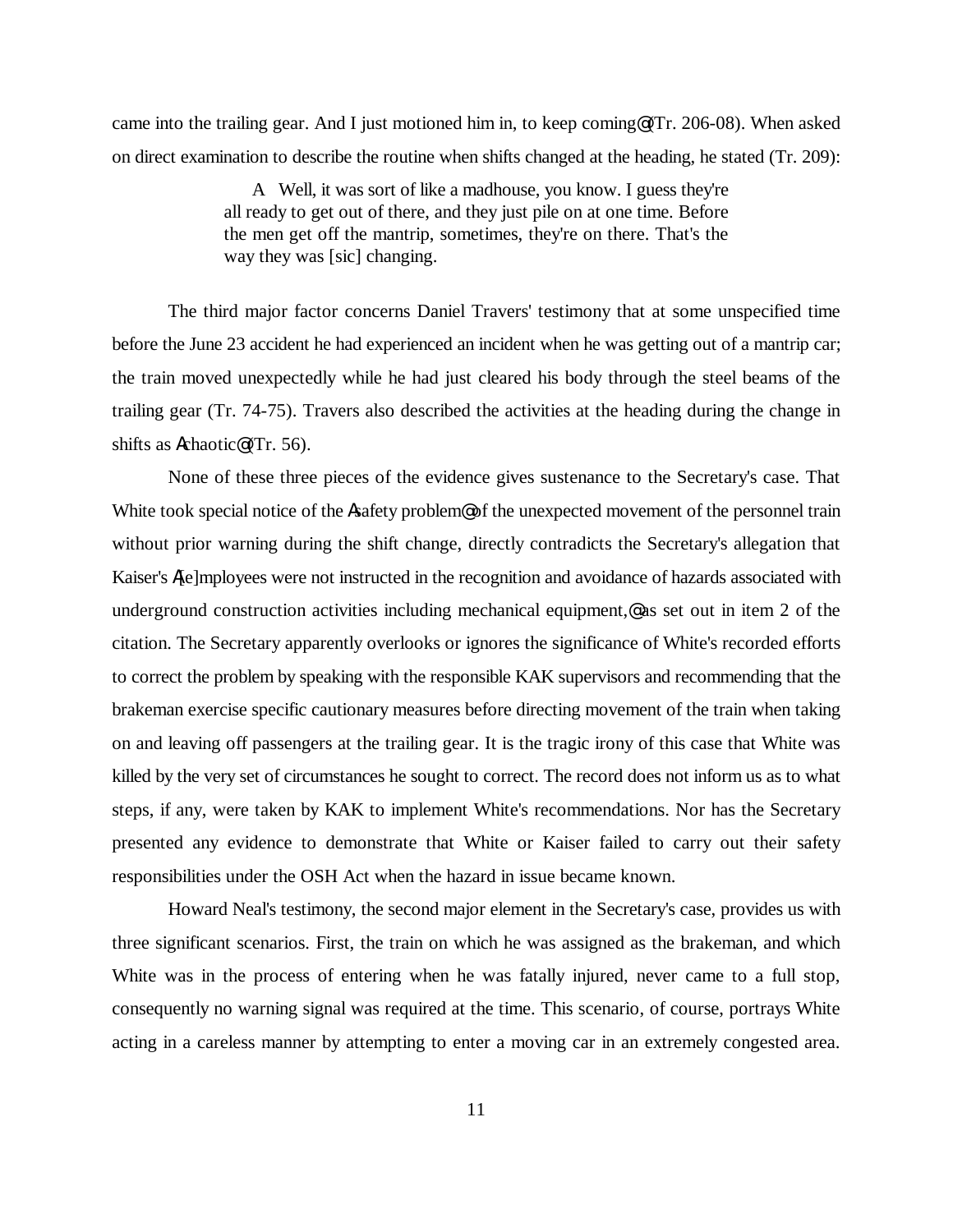Second, the actions of the personnel entering and leaving the cars during the shift changes at the trailing gear were Asort of like a madhouse@ (Tr.209). Third, the set of conditions that existed on June 23 at the heading, i.e., the brakeman directing the incoming locomotive to move forward a short distance more to give the outgoing locomotive maneuvering spaceCas transpired when White was fatally injuredCoccurred frequently (Tr. 211-12).

Howard Neal's testimony covering the three major points is unbelievable in all respects. As previously noted, the Secretary presented five witnesses who were present at the trailing gear when White was killed while attempting to enter a mantrip car. All five witnesses (Travers, Giordani, Moeller, Reid and Finn) testified that the train moved unexpectedly and without warning after having come to a full stop. Neal's testimony was also inconsistent with his own statement recorded by a police officer shortly following the accident (Exh. R-1).

Inasmuch as all the major tunnel operations are concentrated at the heading, it is not surprising that congestion is a chronic problem, particularly when maneuvering the trains for the incoming and outgoing shifts. Neal described the situation as a sort of madhouse because some of the outgoing workers were prone to enter the cars before all of the incoming shift cleared out. Neal's statement that Athey just pile on at one time@ was obviously an indulgence in hyperbole. Richard Finn, the other brakeman who testified for the Secretary, described it as Aa fairly orderly process@ (Tr. 270). The testimony of Daniel Travers, one of KAK's miners, does not really add anything to the Secretary's case. When Travers called the situation at the heading Achaotic,@ he was referring to an occasion when personnel exited the open sides of the incoming cars adjacent to railcars filled with concrete segments parked on the parallel tracks at the trailing gear. Instead of getting out on the sides leading to an open passageway to reach their work area, they apparently took the shortcut by clambering over the parked concrete segment cars (Tr.56). This situation merely goes to show what is undisputed: that the work space was narrowly restricted.

With respect to the time frame prior to the June 23 accident, Neal's testimony regarding the frequency of the conditions under which the locomotives were moved at the heading and which resulted in White's death was vague and somewhat inconsistent. At one point, he stated Ait would happen about maybe once, twice a week.@ Then he said it happened Aabout once a week, a month, sometimes (Tr.212). Because we are not informed otherwise, apparently we are to assume that in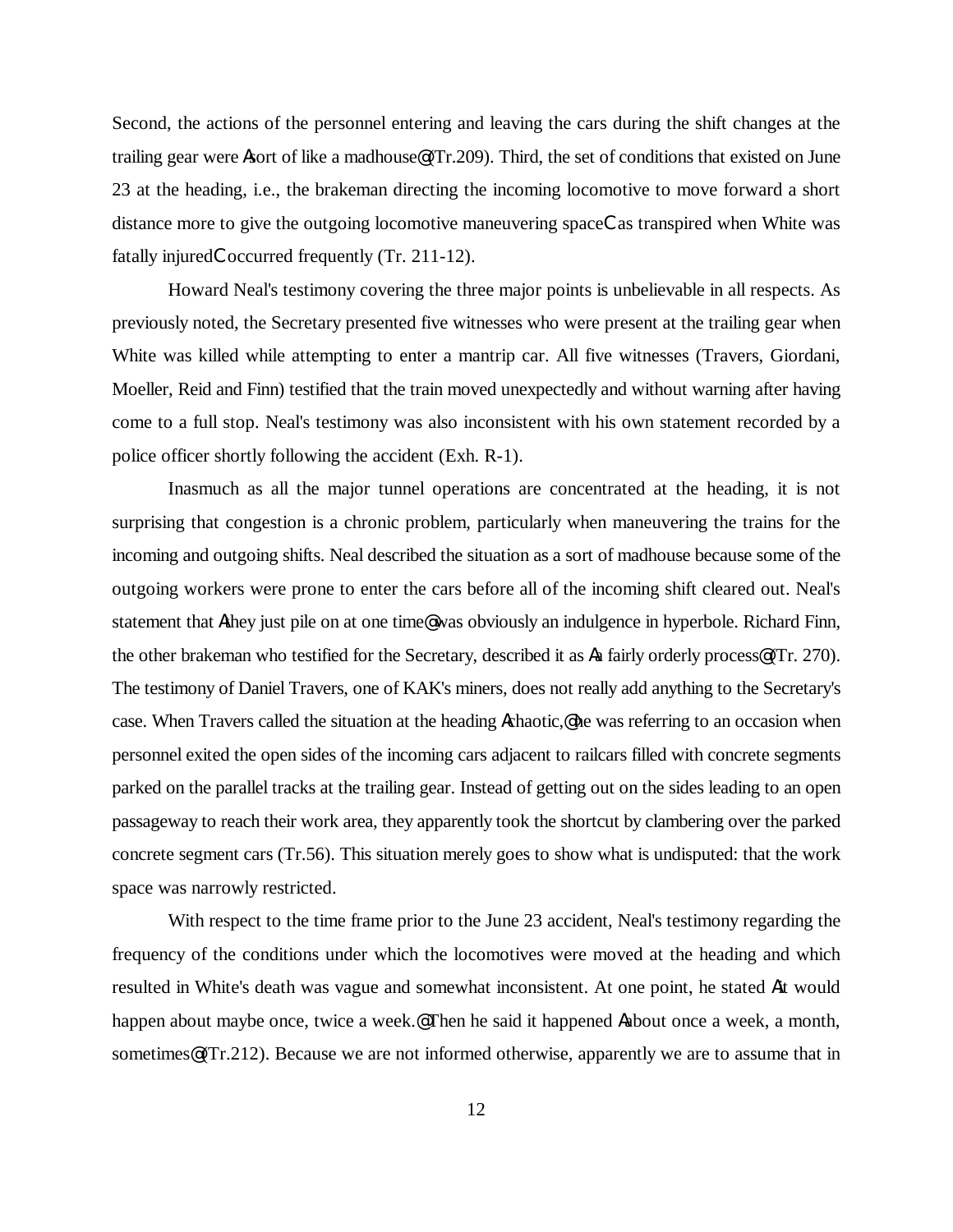every such instance, the incoming locomotive was moved at the direction of the brakeman to its final stop without a break in its continuity at the trailing gear and without the need to sound any warning signals, just as it happened on June 23, according to Neal's version of the course of events on that day.

As the record makes clear, the problem with Neal's version in that it conflicts sharply with the overwhelming credible eyewitness accounts presented by no less than five of the Secretary's own witnesses. The crucial and decisive point was starkly made by KAK's foreman, William Reid, who testified that there had been occasions before June 23 when conditions at the heading required the incoming train on one track to move forward a bit more after having come to a full stop; however, on each of those occasions audible signals were sounded before the train was moved as required by KAK's safety rules (Tr. 173).

In her brief, at 23, the Secretary mentions Daniel Travers' testimony that at some unspecified time before the June 23 accident, he had narrowly avoided injury on one occasion when the train moved unexpectedly and without warning just as he was getting out of the mantrip car at the heading (Tr. 74-75). The Secretary failed to present any evidence to indicate that Kaiser had any knowledge of this event.

It is astonishing that the Secretary would rely on Howard Neal's testimony to support her case against Kaiser. Almost at the very start of the direct examination, Neal was asked if he had looked Aat the mantrip cars at all on June 23 when he signaled the locomotive operator to advance the incoming train as it approached the railcar parked ahead and just before Richard White was killed. Neal's response was clear. He did not observe the mantrip cars (Tr.206). I should think it an intrinsic element as well as an elementary rule of a brakeman's job that when directing the movement of a train, particularly in a congested area where personnel are preparing to enter and leave the trains, the brakeman must pay attention to his immediate environment and the people occupying that environment. It seems a safety rule as essential and commonsensible as being watchful for oncoming traffic when crossing a street.

It is equally astonishing that the Secretary went to the trouble of calling an expert witness to enlighten us in how to correct the problem. The fact that Richard White provided a feasible solution to the safety problem in his November 8, 1994, shift report has not entered the Secretary's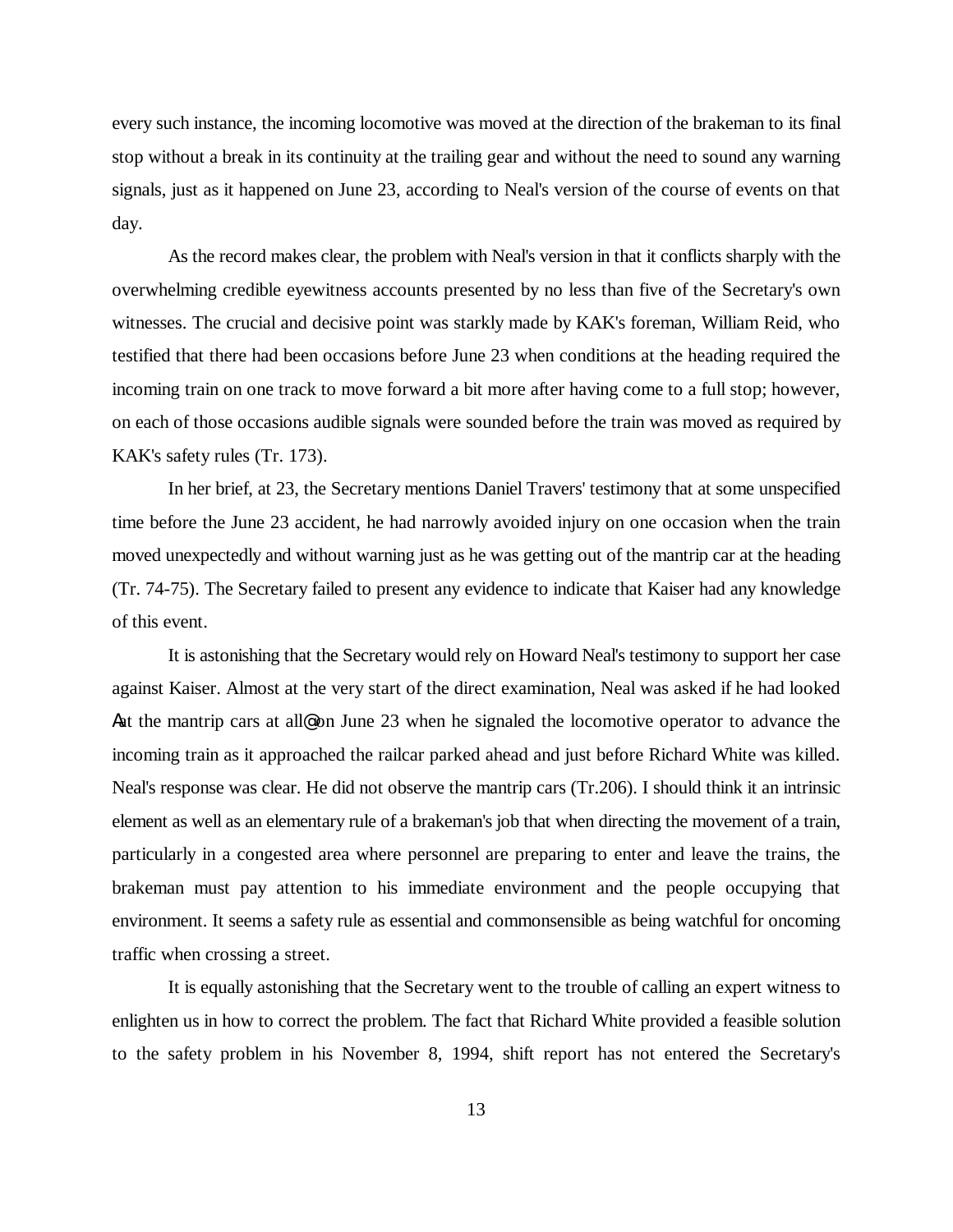calculations except as evidence that Kaiser had knowledge of the safety problem. But the record does not establish that Richard White (or Kaiser) had any reason to believe that the problem was not resolved and would recur despite the corrective actions taken by White through the responsible KAK management personnel. White's actions were entirely consistent with the performance-oriented posture announced by OSHA during the promulgation of the underground construction standards.

One final point merits observation. The compliance officer testified that before the June 23 accident, he had inspected the tunnel  $A[q]$ uite a few times, eincluding at least six times when he rode in the mantrip cars and one occasion when he traveled in the cab of the locomotive. On those occasions he observed that the brakemen and the locomotive operators sounded whistles and horns, respectively, as a warning before the trains moved. During those inspections, the compliance officer did not observe anything about the operation of the rail system which caused him to believe that any condition existed which posed a hazard and needed correcting (Tr. 542-48).

The second item on the citation, which alleges that Kaiser's employees were not instructed in a safe procedure to enter and exit mantrip cars, is directly related to the first item involving the general safe access/egress issue. The Secretary's failure to prove her case in the first item renders the second nonviable.

The third item of the citation deals with the haulage-equipment regulation which requires that where glass is used on cabs, Athe glass...shall be maintained and cleaned so that vision is not obstructed.@ The compliance officer testified that the front of the locomotive cab was equipped with a Plexiglas shield which was so scratched and discolored that it was virtually impossible to see through. The shield was about shoulder-level high to the operator and brakeman who both stood up while riding in the cab. The purpose of the Plexiglas shield, according to the compliance officer, was to prevent water from splashing on the occupants of the cab (Tr. 407-08, 410). The compliance officer claimed that the shield limited the operator's vision by about 15 percent. While this claim is not substantiated by the Secretary's photographic evidence, this item of the citation had no merit for other obvious reasons (Tr. 408, 411; Exh. C-15). The cited standard, by its terms, applies to glass, not to a protective shield made of plastic or acrylic which was not installed on the cab or used as a windshield to see through. This item was dismissed during the hearing (Tr. 422).

Based upon the foregoing findings and conclusions, it is